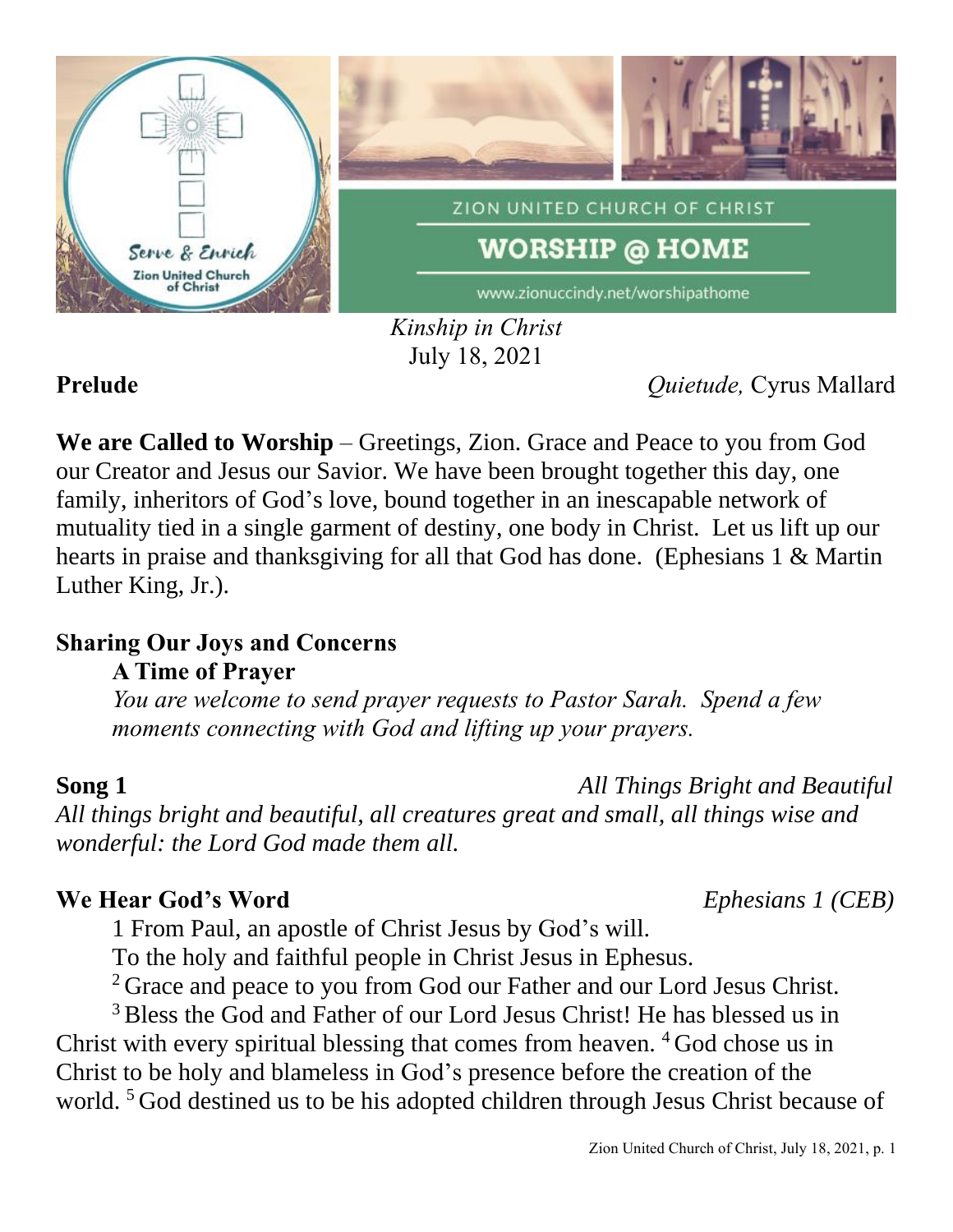his love. This was according to his goodwill and plan <sup>6</sup> and to honor his glorious grace that he has given to us freely through the Son whom he loves. <sup>7</sup> We have been ransomed through his Son's blood, and we have forgiveness for our failures based on his overflowing grace, <sup>8</sup> which he poured over us with wisdom and understanding. <sup>9</sup> God revealed his hidden design to us, which is according to his goodwill and the plan that he intended to accomplish through his Son. <sup>10</sup> This is what God planned for the climax of all times: to bring all things together in Christ, the things in heaven along with the things on earth.  $11$  We have also received an inheritance in Christ. We were destined by the plan of God, who accomplishes everything according to his design. <sup>12</sup> We are called to be an honor to God's glory because we were the first to hope in Christ. <sup>13</sup> You too heard the word of truth in Christ, which is the good news of your salvation. You were sealed with the promised Holy Spirit because you believed in Christ. <sup>14</sup> The Holy Spirit is the down payment on our inheritance, which is applied toward our redemption as God's own people, resulting in the honor of God's glory.

<sup>15</sup> Since I heard about your faith in the Lord Jesus and your love for all God's people, this is the reason that <sup>16</sup> I don't stop giving thanks to God for you when I remember you in my prayers. <sup>17</sup> I pray that the God of our Lord Jesus Christ, the Father of glory, will give you a spirit of wisdom and revelation that makes God known to you. <sup>18</sup> I pray that the eyes of your heart will have enough light to see what is the hope of God's call, what is the richness of God's glorious inheritance among believers, <sup>19</sup> and what is the overwhelming greatness of God's power that is working among us believers. This power is conferred by the energy of God's powerful strength. <sup>20</sup> God's power was at work in Christ when God raised him from the dead and sat him at God's right side in the heavens, <sup>21</sup> far above every ruler and authority and power and angelic power, any power that might be named not only now but in the future. <sup>22</sup> God put everything under Christ's feet and made him head of everything in the church, <sup>23</sup> which is his body. His body, the church, is the fullness of Christ, who fills everything in every way.

**Meditation** *Kinship in Christ*

**Song 2** *Love Divine, All Loves Excelling Love divine, all loves excelling, Joy of heaven to earth come down, fix in us thy humble dwelling, all thy faithful mercies crown. Jesus, thou art all compassion, pure, unbounded love thou art; visit us with thy salvation, enter every trembling heart.*